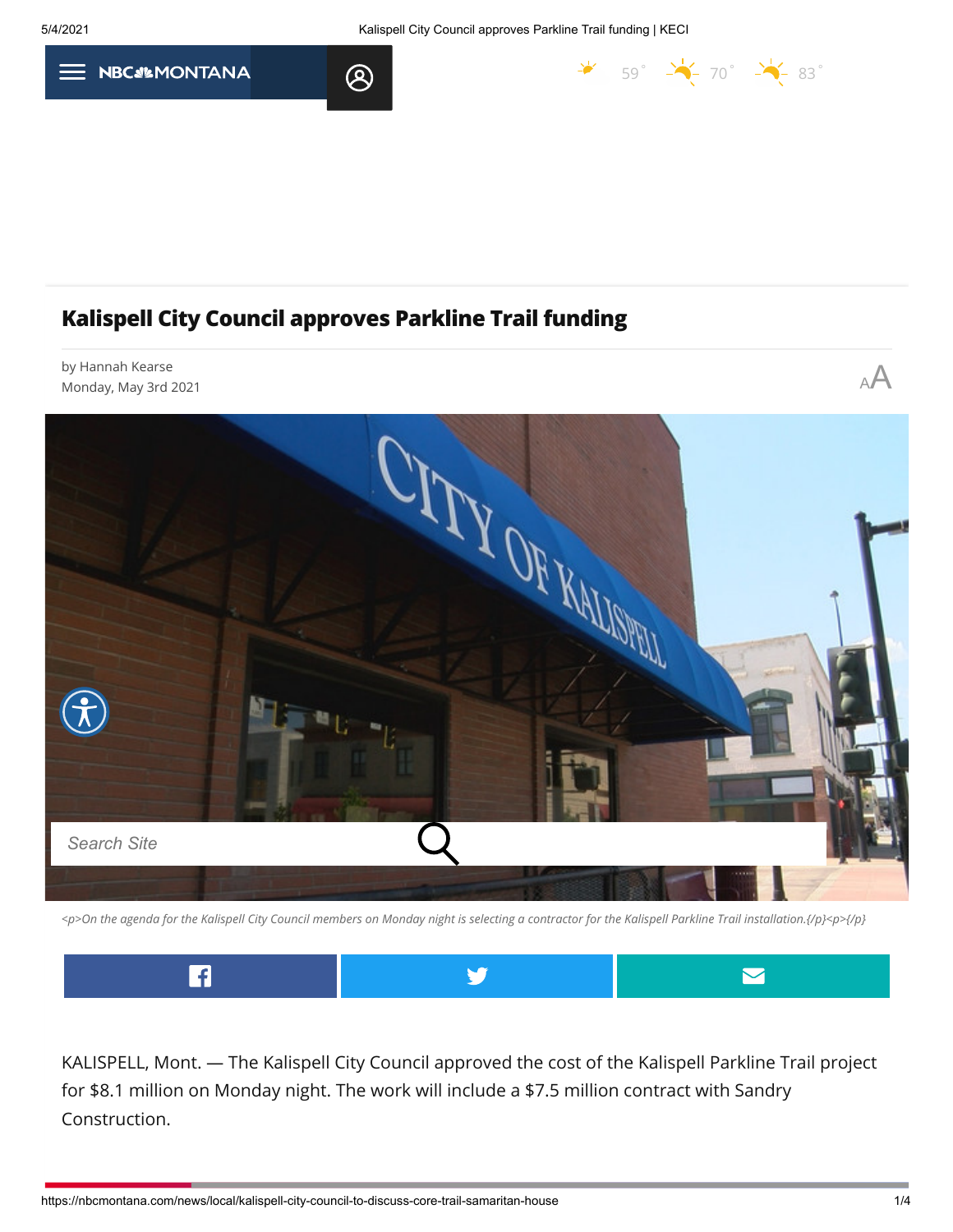5/4/2021 Kalispell City Council approves Parkline Trail funding | KECI

The multipulity of the multipulity of the multipulity of the multipulity of the multipulity of the multipulity of the multipulity of the multipulity of the multipulity of the multipulity of the multipulity of the multipuli

Sid Daoud was the only council member who voted against funding the project. He wanted to commit the "bare bones" of a park and preserve the city's reserve fund.

"You get the grass, the irrigation, the benches and whatnot," Daoud said. "If we do those things, then we'll barely dip into the reserves at all."

Daoud's amendments to the project failed to get support. Other council members discussed cutting certain parts of the project that they thought seemed excessive. But ultimately, most of the council members agreed not to push off aspects of community value.

"I'd like to see us do this project right then to piecemeal it. I think we have huge community involvement, huge staff involvement and council," Kalispell City Council member Kari Gabriel said.

The council also approved a public hearing May 17 about applying for a \$50,000 grant to expand the Samaritan House homeless shelter.



*Search Site*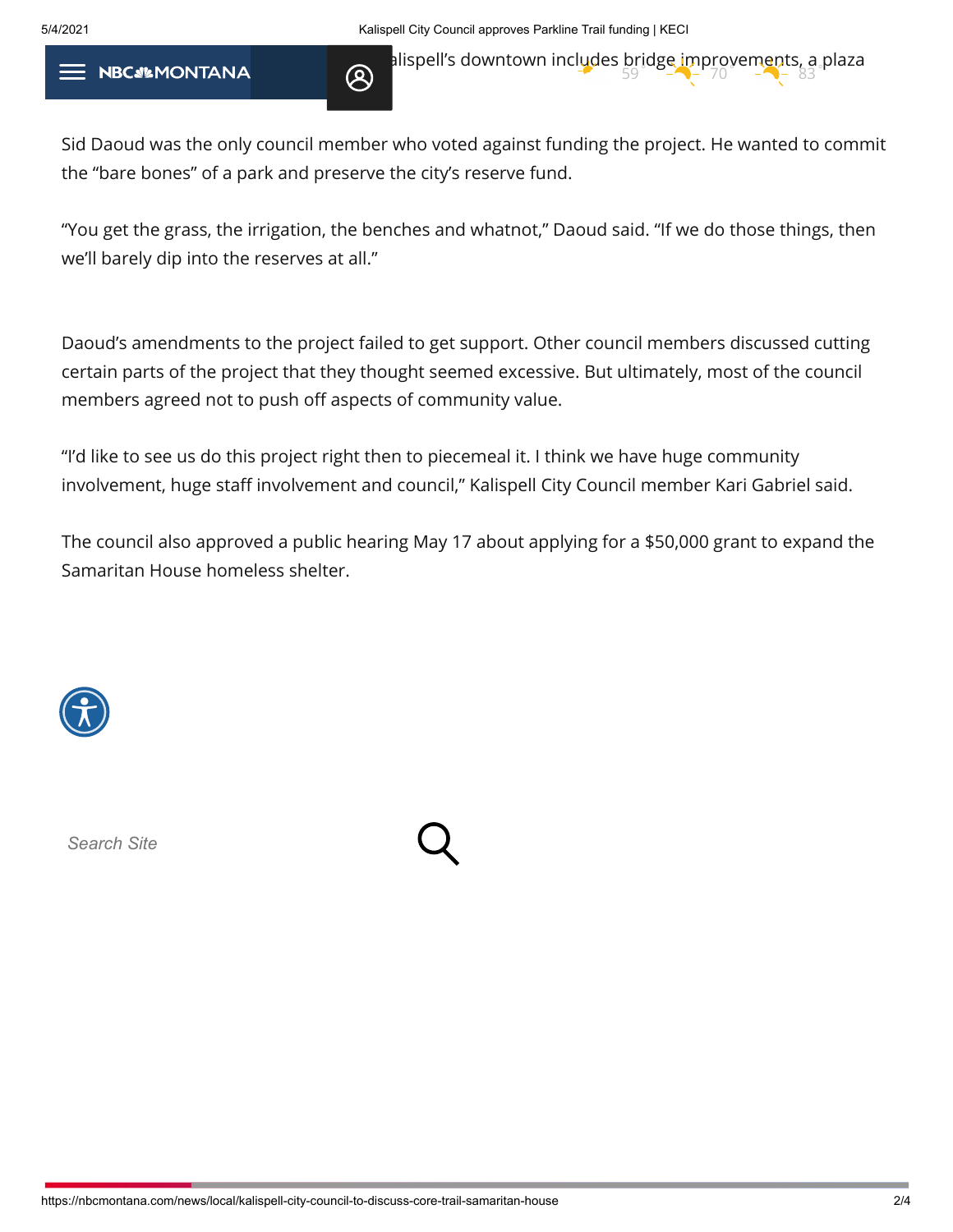## 5/4/2021 Kalispell City Council approves Parkline Trail funding | KECI

| <b>NBCa%MONTANA</b>                        | $\bigotimes$                                 | $\frac{1}{2}$ 59° $\frac{1}{2}$ 70° $\frac{1}{2}$ 83°                                |
|--------------------------------------------|----------------------------------------------|--------------------------------------------------------------------------------------|
|                                            | $\mathbf{z}$                                 | Benji Hegg                                                                           |
|                                            |                                              | Nice rainbow over the M yesterday<br>evening                                         |
|                                            |                                              | 3 May                                                                                |
|                                            |                                              |                                                                                      |
|                                            | <b>Wendy Meier</b><br>Rainbow over Manhattan | $\mathbf{z}$                                                                         |
|                                            |                                              |                                                                                      |
|                                            |                                              |                                                                                      |
|                                            |                                              |                                                                                      |
| 3 May                                      |                                              |                                                                                      |
|                                            |                                              |                                                                                      |
|                                            |                                              | CJCJ                                                                                 |
|                                            |                                              | This is other side of my contrast<br>picture (sun coming up and clouds               |
|                                            |                                              | Powered by Stackla                                                                   |
|                                            |                                              |                                                                                      |
| <b>Search Site</b>                         |                                              | NBC Montana is Working For You to deliver the latest local news and weather right to |
| MBCA                                       | your inbox.                                  |                                                                                      |
| <b>EMAIL</b><br><b>NEWSLETTER</b><br>Email |                                              | Required                                                                             |
|                                            |                                              | <b>SUBSCRIBE</b>                                                                     |